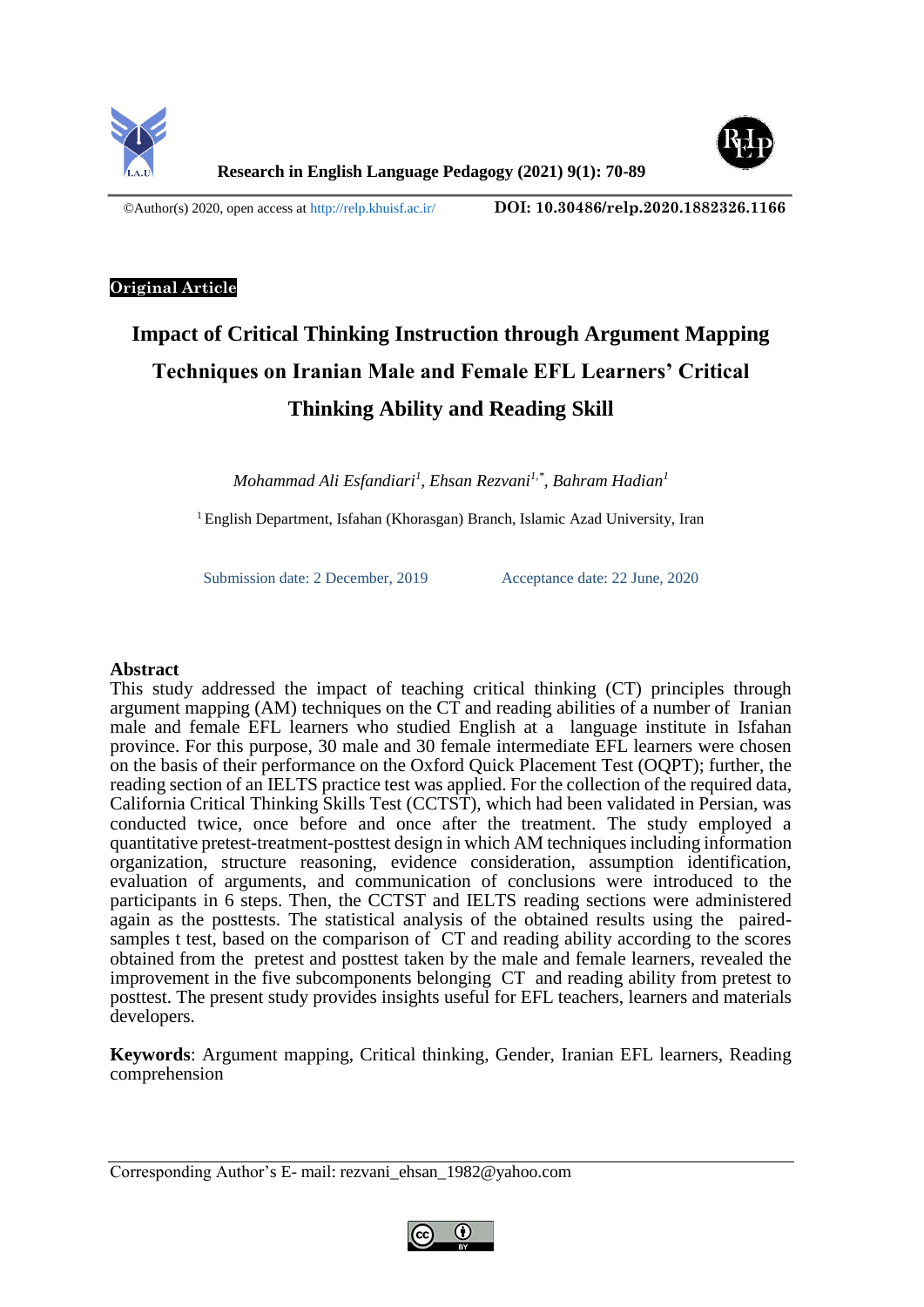### **1. Introduction**

In the today's' knowledge-driven world, those who think in a critical manner and continue to improve their knowledge could enjoy a great privilege (Stewart, 2014). Stewart also holds the view that CT can help people in the development of their analytical skills; so they can evaluate the data which is given to them and interpret them in the best possible manner. Many definitions have been focused on CT (e.g., Facione, 2011; Willingham, 2007); nevertheless, the definition serving the purposes of the current study is the one provided by Elder and Paul (2008); they hold the view that CT is a particular way of thinking in regard to any topic, meaning, or issue; the thinker can ameliorate the quality of his or her thinking by skillfully drawing on the structures which are inherent in thinking, making intellectual standards on them.

Critical thinking skills are necessary in almost every field of study or practice; this is because all individuals should be able to communicate their ideas, make good decisions, and analyze and solve problems in the correct way. CT has been long assumed as a skill which is used in the whole life of all people, helping them to make complicated and tough choices in their personal, academic and social lives. In this world, where things always change very quickly, CT cannot be regarded as only a luxury; as considered by many researchers, it can be regarded as a kind of skill that can be very vital for the person (Facione&Facione, 1996). Educational researchers have proved that CT should be pursued as a major goal of learning; it can be especially important in the academic education (Paul, 1987 & Ennis, 1996). There has already been a dramatic shift from considering learning as a type of rote learning to looking at it as a continually developing process of exploration and inquiry as well as reformulation of hypothetical statements (Pennycook, 1994). Further CT skills have attracted many researchers addressing learners' achievement and attitudes; in this regard, many language studies have shown the importance of improving thinking skills that are an advanced level , as well as the good effect of CT on the learners' success in the contexts which could be characterized as being more EFL (Hashemi&Ghanizadeh 2012).

CT has been shown to be play an effective role in developing wide variety of language skills generally, as well as reading comprehension ability more particularly (Bagheri, 2015). It can help people to be creative and to think more and in a much better way. In this way, readers can have an outline in their mind while reading to become critical. By developing such a practical and solid background in the major principles underlying critical thinking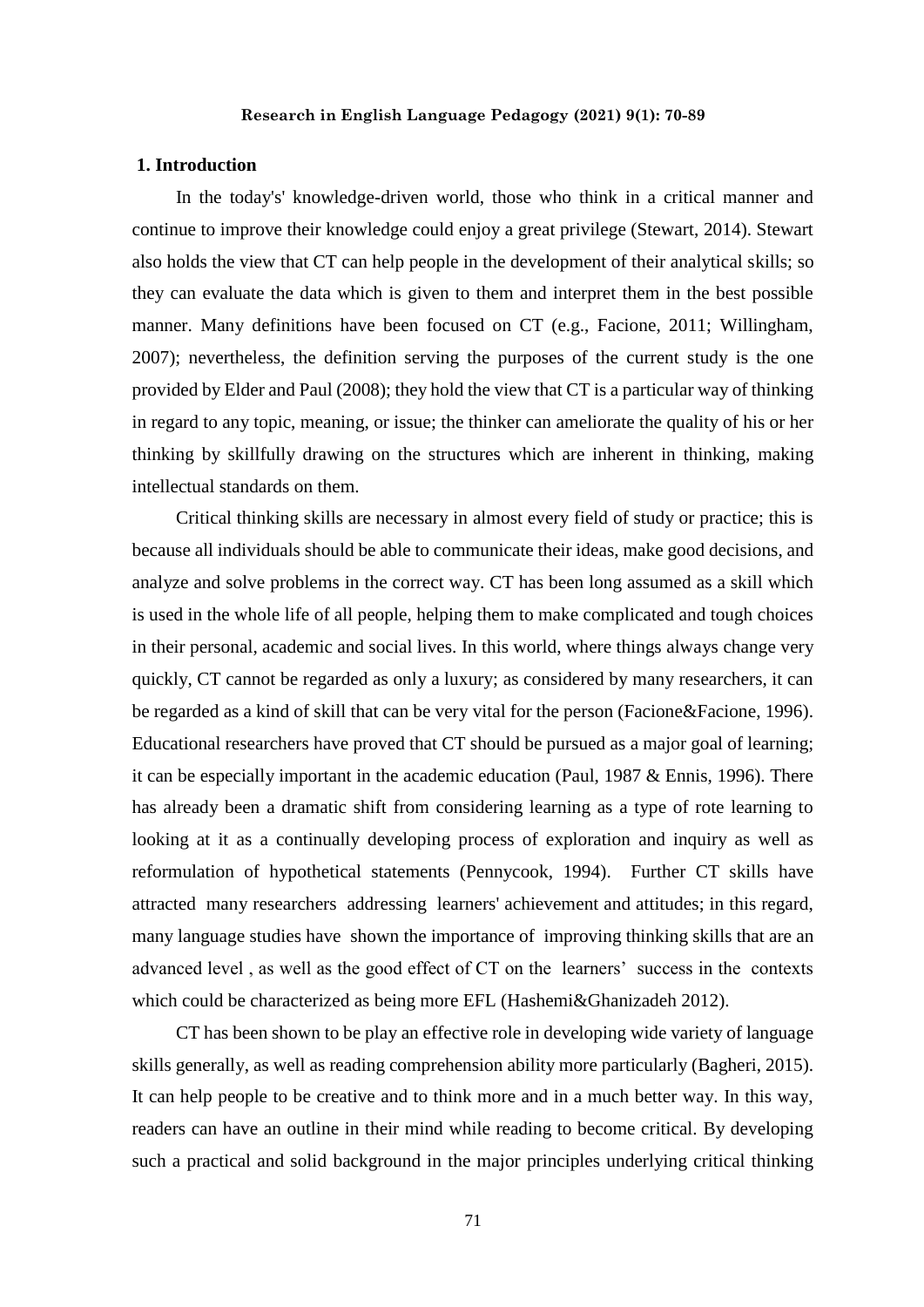and creativity, readers will be prepared to think in a more systematic, reasonable and imaginative way (Aloaili, 2005).

The relationship existing between critical thinking and reading skill has already been well substantiated in the literature. For instance, Norris and Phillips (1987) highlighted that reading is more than merely saying what you see on the page; rather, it is thinking. Beck (1989) holds that "there is no reading without reasoning" (p. 677). In addition, there are some researchers and theoreticians recognizing that reading involves thinking; among these, we can mention Ruggiero (1984). He has indicated that reading is mostly reasoning. Yu-hui, Li-rong and Yue (2010) have also stated that reading can be regarded as a thinking process which is meant to construct meaning.

One cognitive teaching technique that can be important in developing the reading ability is the use of some CT principles known as 'argument mapping'. Gelder (2013) holds the view that argument mapping is diagramming the structure of argument, which is broadly interpreted to cover all kinds of argumentative activity; these are such as reasoning, inferences, debates, and cases. We can decompose an argument into its claims; then can employ lines, boxes, colors and location in order to represent the relationships existing between various parts. The obtained map makes it possible for us to see how each element of an argument can be associated to every other one. Gelder (2007) has stated that argument maps should be in the form of a sentence that is declarative and each box must have a full sentence (not a phrase), expressing something and assuming a position (regardless of truth or falseness). One, however, should be explicit as to what precisely he means.

#### **2. Literature Review**

There are different definitions to clarify the concept of critical thinking. One definition that can be suitable for the purpose of the present study has been suggested by Bagheri (2015). This researcher has defined CT as the correct use of cognitive strategies that could have contribution to achieving the desired results. In addition, it was taken as an intentionoriented, functional and logical capacity. It's by far a mentality responsible for solving problems, drawing inferences, estimating probability, and making a correct decision. The individuals trained to think in a critical manner can practice such abilities in the proper ways, with having no uncertainty; this, often, wittingly, depends on the immediate context.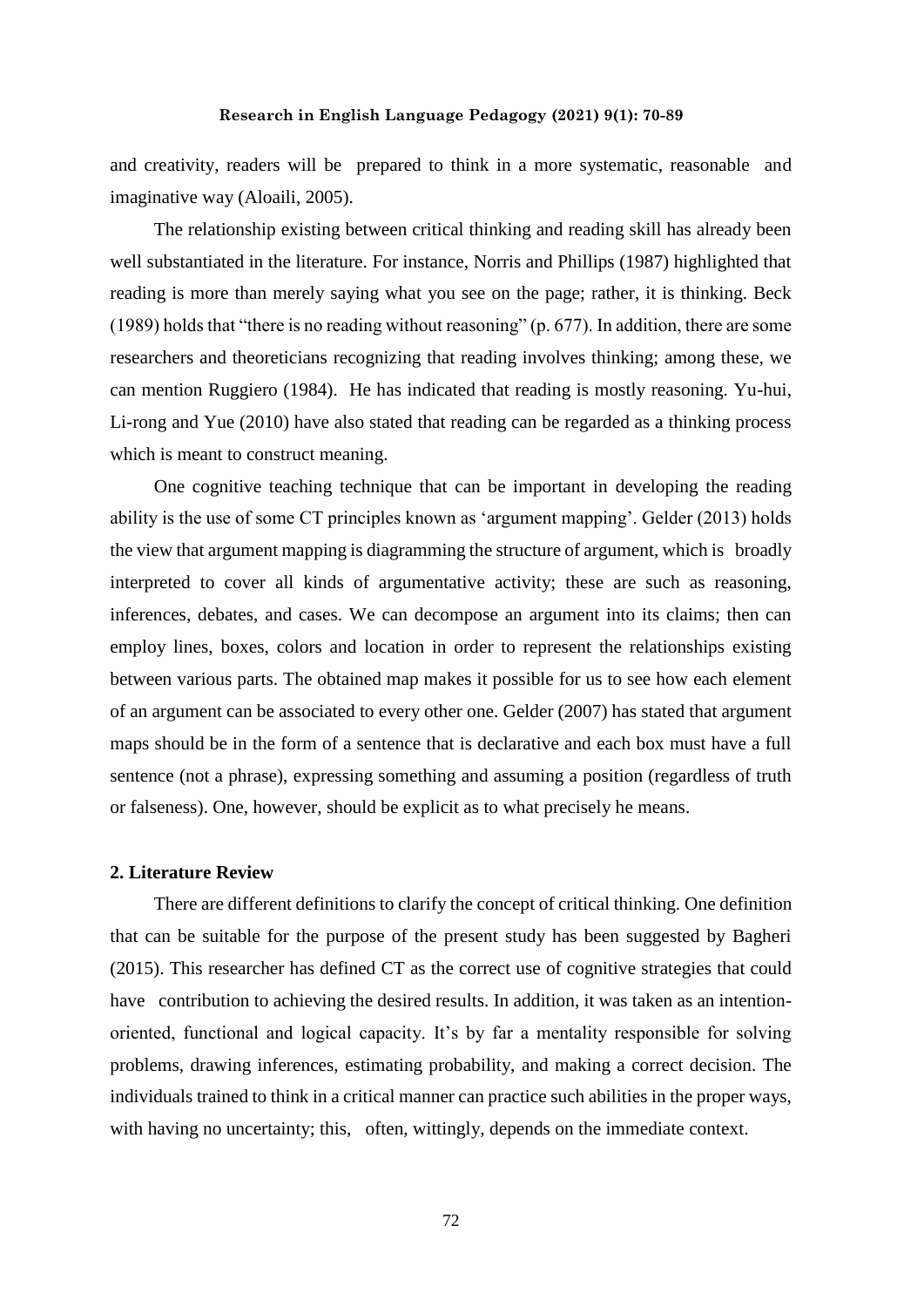The right use of CT for the improvement of the EFL pedagogy can be assumed to be a modern issue of inquiry. The basic theoretical foundation of CT can be seen in the critical language awareness theory. This theory, by its very nature, is based on the role that the cognitive as well as metacognitive knowledge of learners can play in boosting their understanding of the language they want to learn in the right context (Fairclough, 1999). The results obtained from the research that has been conducted in a number of countries in Europe, such as UK, have revealed that applying CT principles in ESL classrooms could assist learners to be more practical and successful in their communication. Various kinds of oral and written discourse could also be generated. In addition, they could be highly creative in making use of a foreign language. It has also been demonstrated that CT potentials can ease language learning, which could be seen in the inferences that are drawn from the language parts that are not much familiar and reflections made on the relations existing between different languages (Lin & Mackay, 2004). So, CT potentials in EFL classes could improve the learners' awareness of their possible progress, ultimately resulting in the learners' autonomy.

'The Delphi Research Group', which was formed in 1990, consisted of forty six experts that are from the American Philosophical Association (APA). Regarding the concept of CT and the reflective thinker, they hold the view that critical thinking could be regarded as an intentional, self-organized evaluative activity resulting in interpretation, analysis, assessment and inference, in addition to explaining the evidential, conceptual, methodological, criteriological, or contextual considerations on which a given evaluation is based. Facione (1990) drew on the following definition of 'The Delphi Research Group' for CT. CT is necessary as a means of inquiry. So, CT could be considered as a facilitative device in teaching and an effective aid contributing to the individual and social life. While it is not identical with the good way of thinking, CT could be an unavoidable and selfrectifying human wonder.

Facione (1990) has also added the point that, according to the Delphi method, six aspects for CT could be envisaged; these include *interpretation*, which is the ability to perceive and explain the meaning or importance different types of experiences, conditions, information, events, assessments, agreements, principles, rules, strategies or criteria. As the second aspect, *analysis* refers to the capability of finding the intended and definite inferential connections among statements, questions, concepts, descriptions or other forms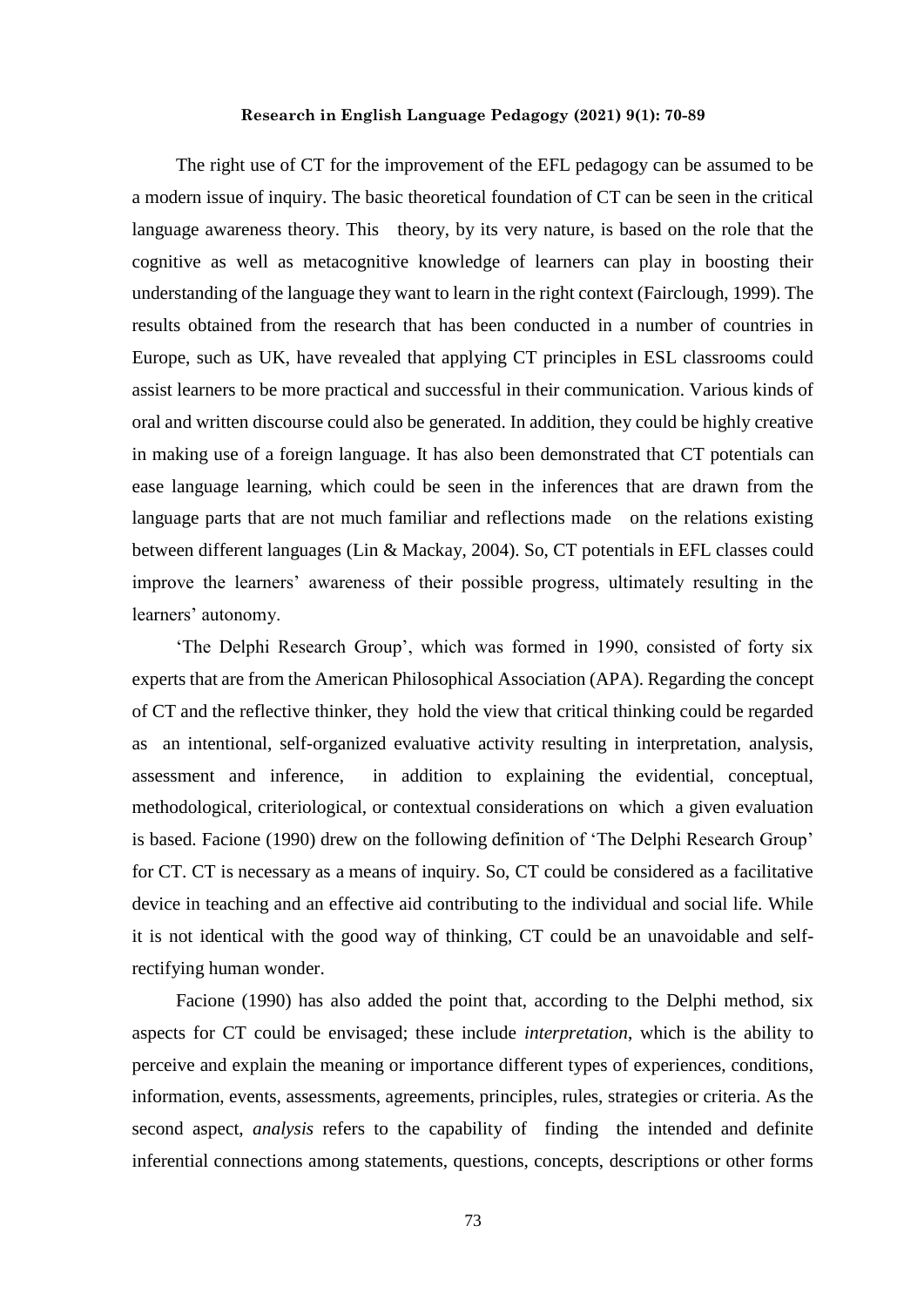of representation that are meant to state ideas, assessment, experiences, reasons, information, or opinions. *Evaluation* is the skill that helps to assess the extent to which statements or other representations reflecting descriptions of a person's perception, experience, situation, judgment, belief, or opinion are plausible; this is meant to evaluate the logical strength of the actual or intended inferential relationships existing among statements, descriptions, questions or other forms of representation. *Inference* could be regarded as quality of identifying and securing elements which are required in order to draw definite conclusions; it also contributes to the formation of conjectures and hypotheses, consideration of relevant information and exploration of the consequences that flow from data, statements, principles, evidence, judgments, beliefs, ideas, concepts, descriptions, questions, or other forms of representation. *Explanation* refers to the ability to express the results of one's reasoning; it helps to explain that reasoning according to the evidential, conceptual, methodological, criteriological and contextual considerations on which the results are based; it is also concerned with expressing one's reasoning in the form of tenable and plausible arguments. Finally, *self-regulation* could be defined as the ability to check one's cognitive activities in a self-conscious manner; there are some elements which are used in those activities, as well as the results induced, particularly by applying skills in the analysis and evaluation to one's own inferential judgments; so, there is a view toward questioning, confirming, validating, or correcting the way of reasoning or one's results.

Van Gelder (2005) also considered an argument map as a graphic scheme which is applied in order to represent the structure of logic and argumentation. Further he has contended that dynamic involvement in CT drills by applying argument mapping could give learners the opportunity become more effective reflective thinkers. Planning thinking through using argument maps in language permits learners in order to screen their thinking, distinguish critical issues and presumptions, as well as more effectively clarifying their experiences. The following procedures have been enumerated for making an argument mapping by Van Gelder (2007):

(a) Distinguishing a claim though one single reason (composed of two co-premises) leads to forming a claim having two independent reasons, and (b) every argument is composed of one or more simple ones. A simple argument can be regarded as the building block of all arguments; it is made of one claim and one reason (with two or more copremises). A complex argument, as the one presented above, has a number of simple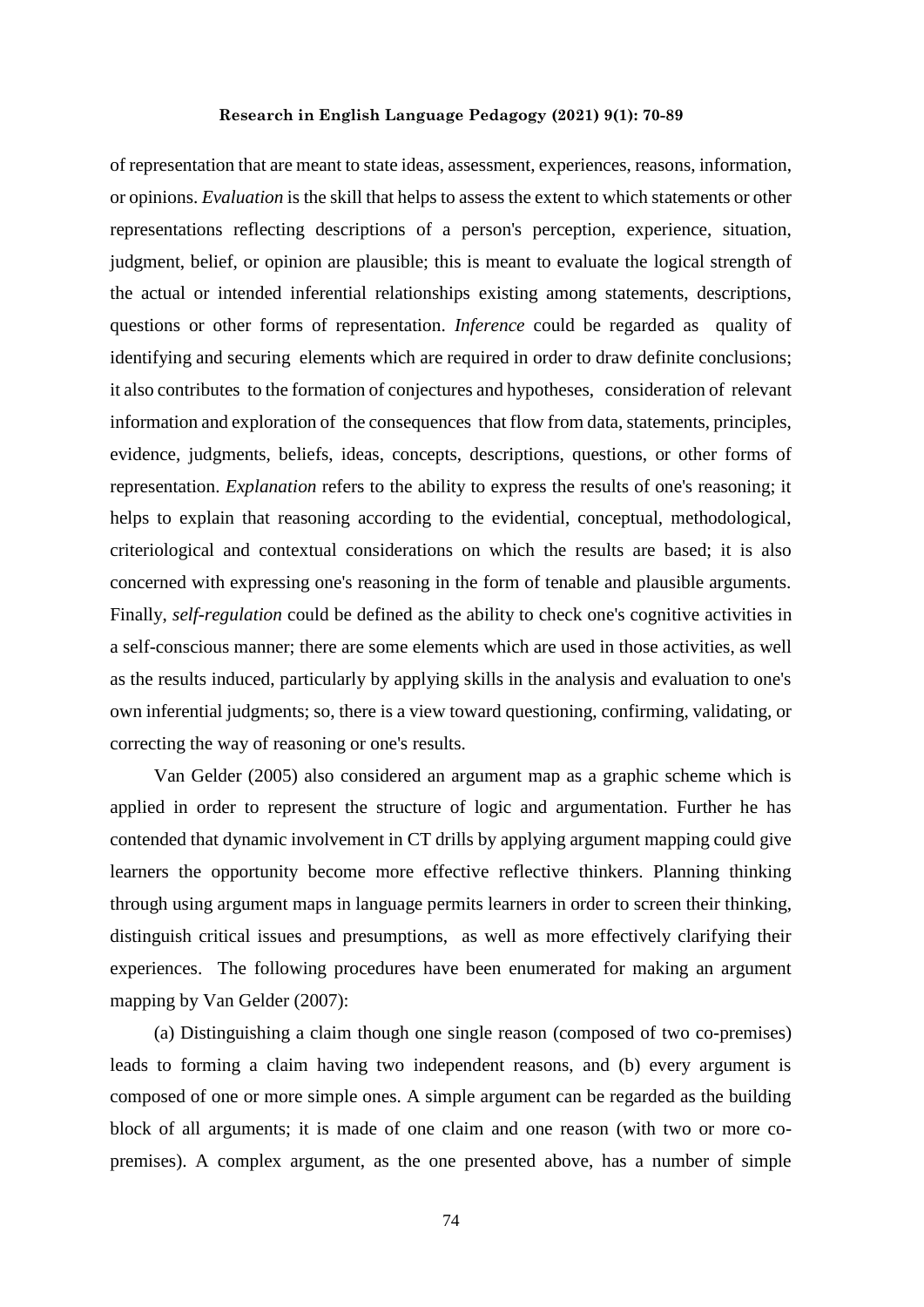arguments which are linked together. In the example brought above, four simple arguments do exist, as well as one objection and one rebuttal. Overall, they can form a debate. Also, (c) the exact structure of an argument can be quite important. For instance, if side A has drawn on two appropriate reasons to make a conclusion about something, and the opposite side (side B) thinks that one of such reasons is bad, then the A's conclusion may continue to be true/warranted if the remaining, unobjected reason is convincing; (d) an argument map can represent an argument by displaying exactly where two sides mat disagree on a given issue. In the example mentioned above, side B is in disagreement with the side A's conclusion, although it accepts the reasons  $(1 \text{ and } 2)$  given by A. It is in disagreement with the A's conclusion as a separate objection to the conclusion. Side A chooses to rebut the objection of side B, thereby (it hopes) making the objection invalid and keeping its conclusion. Finally, (e) it should be noted that an argument map represents the structure of the argument/debate; every box may not be necessarily true; however, the initial step is understanding the argument structure.

A study conducted by Dwyer, Hogan, and Stewart (2015) compared the deep-rooted effect of argument mapping on the CT learning potential of the learners who were ranked high and low on the basic CT tendencies. The results revealed the positive effect of argument mapping, with a higher CT potential being associated with higher logical judgment scores at all assessment times.

One other research work was conducted by Gelder, Bissett and Cumming (2004). A kind of argument mapping software package was accordingly developed in order to promote the CT ability of the learners. According to the obtained data, it was revealed that the CT potential of the learners was promoted up to 20%. Given that CT is a cognitive skill which is non-specific and it can be very difficult to improve performance in these types of skills, as a significant and valuable kind of advancement, the novel approach could be quite effective. The results of the study were, therefore, consistent with those obtained in the research carried out by Dwyer, Hogan, and Stewart (2012). They investigated the impact of a kind of critical thinking (CT) technique in the form of an e-learning course which was taught through argument mapping on the CT ability measures. Seventy-four undergraduate psychology students were assigned to either an AM-infused CT e-learning course or a noninstruction control group; they were tested twice, once before and once after an 8-week intervention period in terms of the CT ability by employing the Halpern Critical Thinking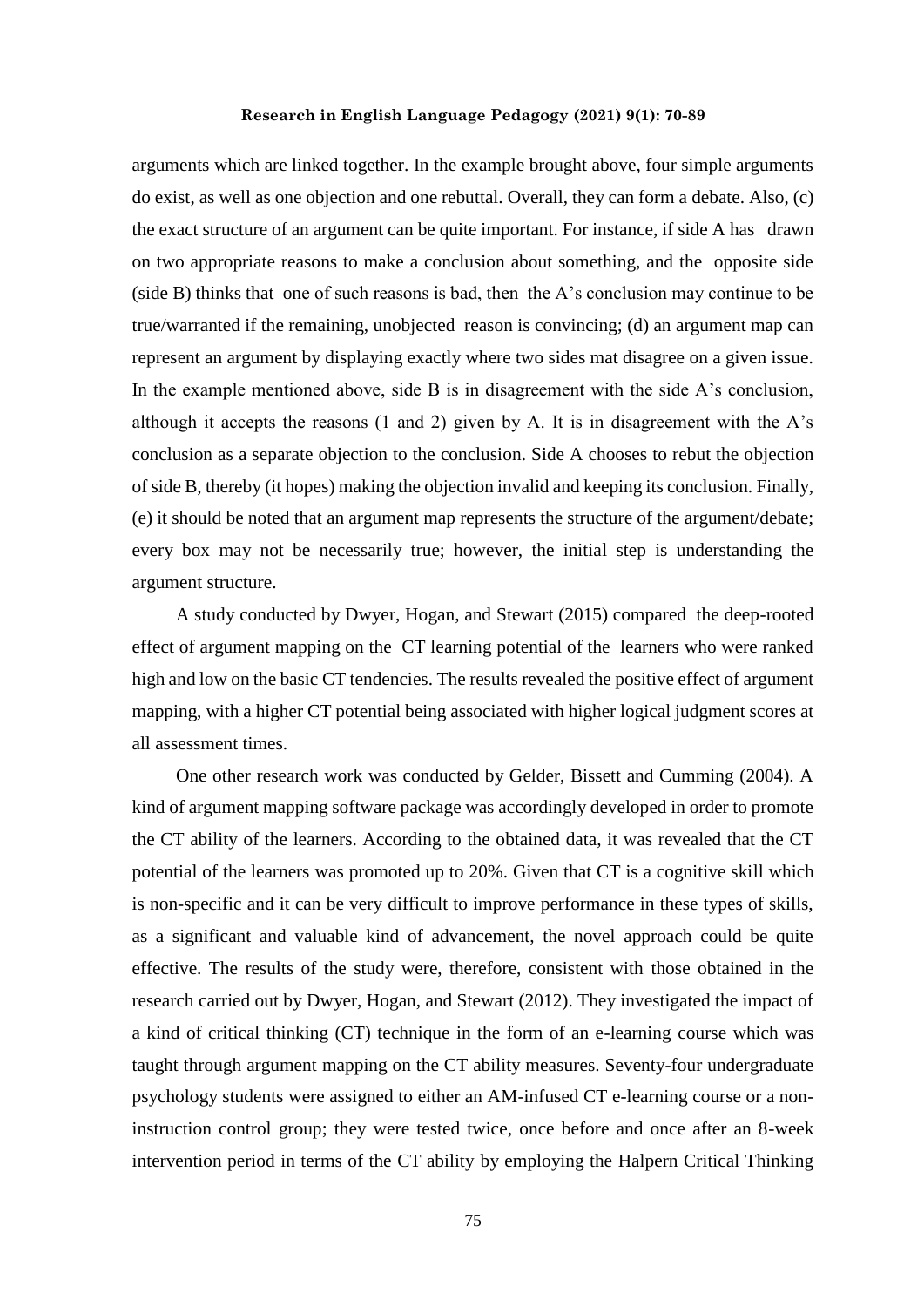Assessment. The results revealed that participation in the AM-infused CT course remarkably improved the overall CT ability.

There are many other relevant studies, such as Elsegood (2007), and Eftekhari, Sotoudehnama, Marandi (2016), which have been focused on the impact that argument mapping can have on the learners' critical thinking. So, argument mapping, due to its beneficial techniques, can be argued to positively influence the EFL learner's critical thinking ability.

The review of the literature regarding the effect of AM on the CT ability of learners, therefore, suggests that, to the best of the researcher's knowledge, no study has yet been conducted on the effect of applying AM on the CT ability and reading skill of EFL learners in the Iranian context. In addition, gender could be considered as an influential factor that has been neglected in the literature. Consequently, we tried to find appropriate answers to the following questions:

- 1. Does instruction by critical thinking through the use "Argument Mapping" have a statistically significant impact on the critical thinking potential of the EFL learners'?
- 2. Does instruction by critical thinking through the use of "Argument Mapping" have a significant effect on the reading ability of Iranian EFL learners'?

# **3. Methodology**

In this section, we elaborate on the design of the study, characteristics of the participants, data collection instruments and the used procedures.

#### **3.1. Research Design and Setting**

The present research was a quantitative pretest-treatment-posttest quasi-experimental one. So, the independent variable was CT instruction by means of AM and the dependent variables included CT and reading abilities. This research was carried out in two branches of the ILI institute in Isfahan, Iran. The reason why this institute was selected was related its reputation and high rank among other institutes located in the city, as well as the large number of enthusiastic learners who attended the institute at the time of this study. This study was carried out in the summer semester, 2019, with a larger number of learners attending the institute classes.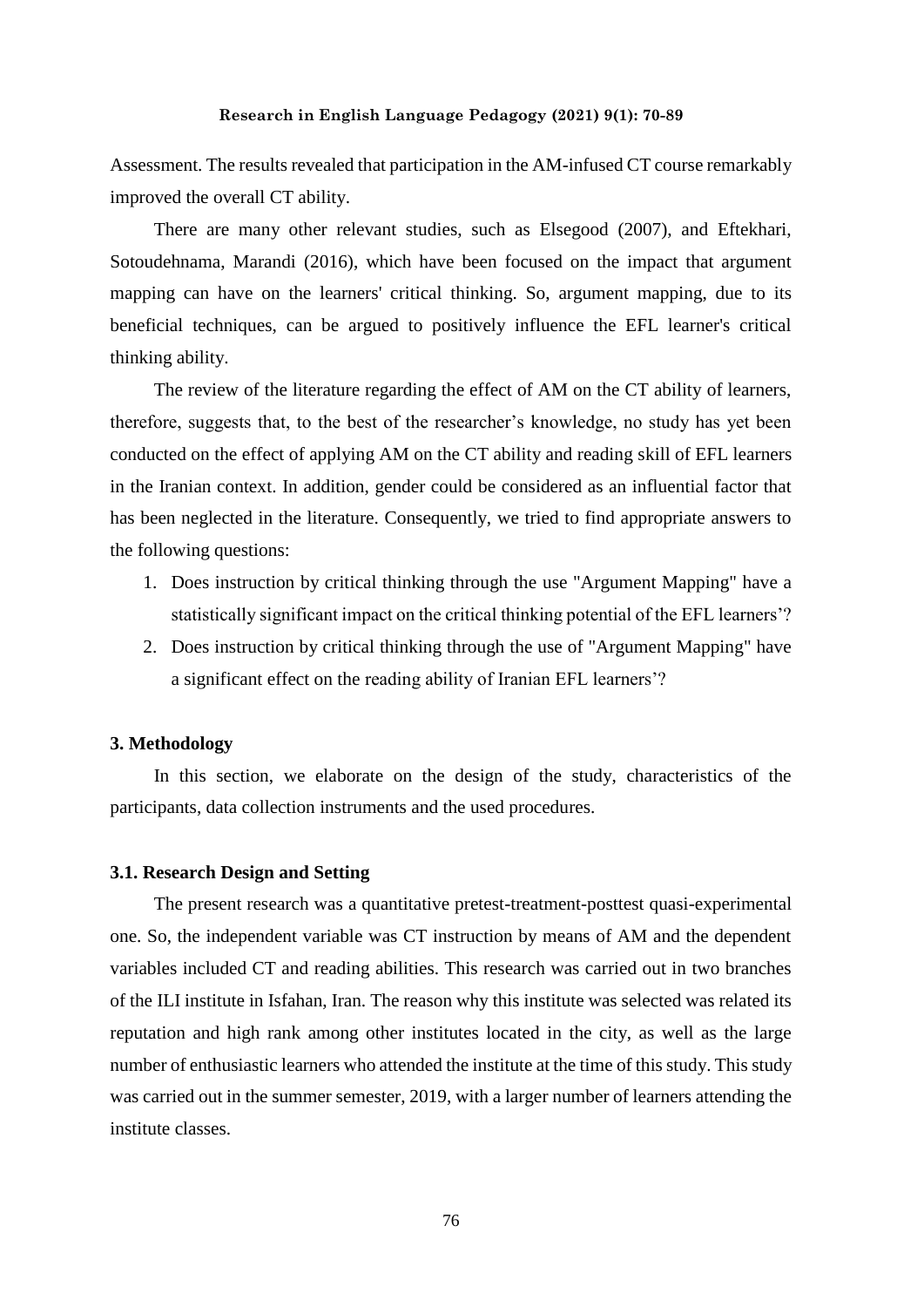## **3.2. Participants**

The participants in the present study consisted of 30 male and 30 female EFL learners who studied English at two branches of the ILI institute in Isfahan, Iran. The first language of all learners was Persian and they were in the age range of 17 to 25. They were selected out of a larger population pool of 100 EFL learners studying at the institute according to their performance on the Oxford Quick Placement Test and the related rating rubric. To ensure about their reading ability at the beginning of the study, the reading section belonging to an IELTS practice test was also conducted. According to the tests rating rubric, the intermediate EFL learners were selected to participate in this study. Table 1 demonstrates the demographic data related to the participants:

Table1.

*Demographic Background of the Participants* 

| No. of Students | 60                    |
|-----------------|-----------------------|
| Gender          | 30 females & 30 males |
| Native Language | Persian               |
| Field of Study  | EFL                   |
| Institute       | HЛ                    |
| Academic Year   | 2019                  |

## **3.3. Instruments**

The following instruments were used in the study:

# **3.3.1. Oxford Quick Placement Test (OQPT)**

OQPT, which is a valid and reliable test, was used as a general proficiency test at the beginning of the study. This test, developed by University of Cambridge Local Examinations Syndicate, consists of 60 items The test is divided into two parts: part one, which contains 40 items: testing situations (five questions), cloze passages– testing prepositions, grammar, pronouns, and vocabulary– (15 questions), and completion items (20 questions). The second part includes 20 items; 10 questions on cloze passages and 10 completion type items. All items are in the multiple-choice format. The reliability index for this test was estimated to be 0.89; so, it could be claimed that it served as a reliable instrument in the present research.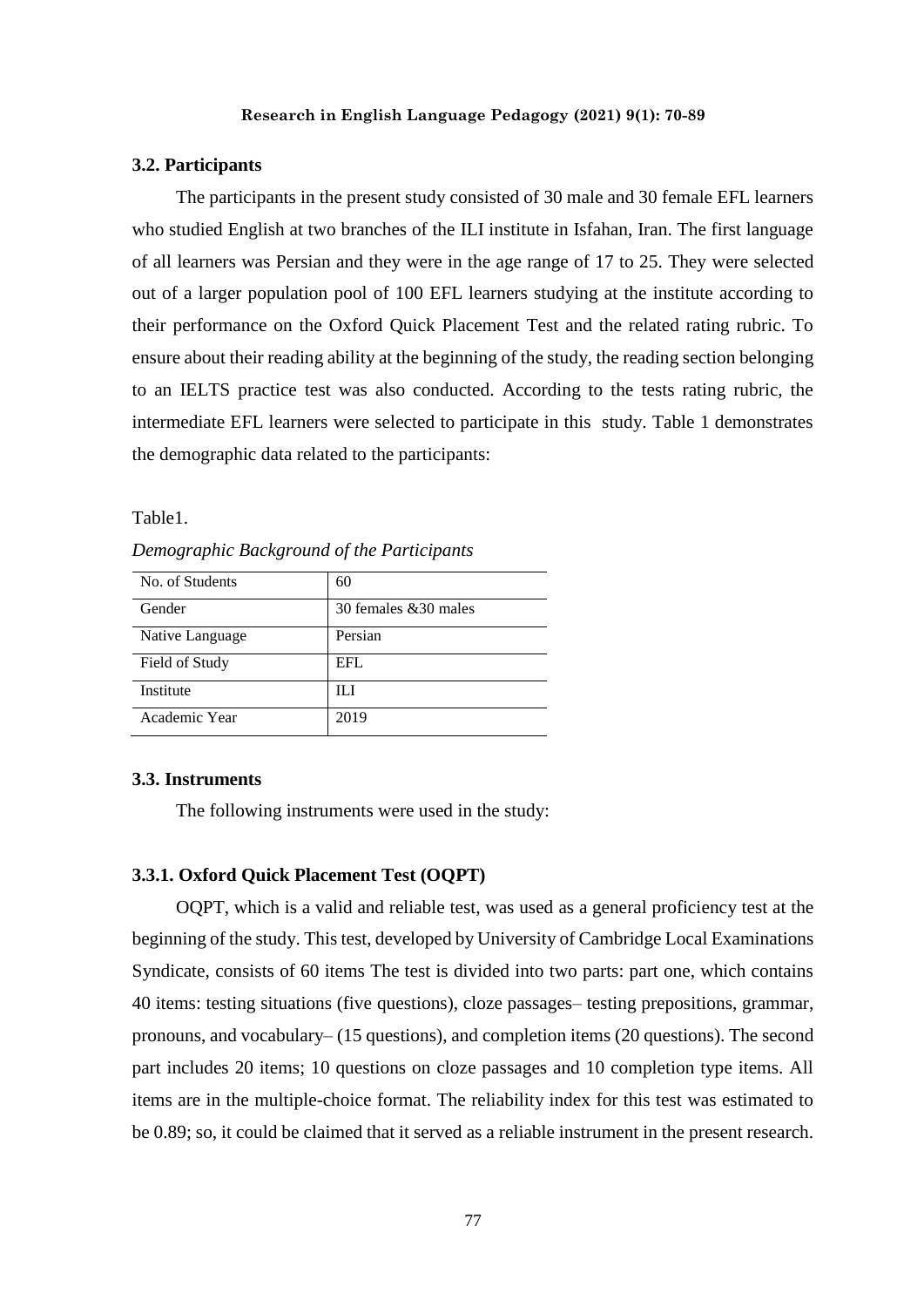To save face and the construct validity of the OQPT test, four EFL experts were asked to remove any possible ambiguity from the test items.

## **3.3.2. California Critical Thinking Skills Test (CCTST)**

It serves as an objective measure of the core reasoning skills which are needed for reflective decision making, in relation to what to believe or what to do. CCTST has been designed in order to engage the test-takers' reasoning skills. The test items vary in terms of difficulty and complexity. CCTST-2000 takes 45 minutes to be completed under timed conditions; it can also be administered in an untimed manner as well. In this research, the version of the California Critical Thinking test which had been translated into Persian was administered in the untimed form. The Form A, which represented the pre-test, and the form B, which served as the post-test, were taken by the students, respectively. The total score for the California Critical Thinking Test was 34.

These 34 items measure five categories of critical thinking ability; these include analysis (including 9 items), evaluation (consisting of 14 items), inference (representing11 items), deductive reasoning (making16 items), and inductive reasoning (incorporating14 items). CCTST is, in fact, a multiple-choice test that has been designed to be scored dichotomously, with one correct answer and three or four distractors. This test reliability has been reported to be .78 to .80 using Cronbach alpha (Facione, 1990). Khodamorady et al (2006) had translated this test into Persian, reporting a satisfactory construct validity scale. They have reported the reliability of .62 for the whole test, .71 for analysis, .77 for evaluation, .77 for inference, .71 for deductive reasoning, and .71 for inductive reasoning, respectively. To ensure the reliability of the translation, the use was also made of the backtranslation technique.

## **3.3.3. Reading Section of the IELTS Practice Test Used as the Pretest and Posttest**

For the determination of the reading ability of the participants at the very beginning of the study, the reading section of the IELTS practice test (#5) was given twice: before and after treatment. The test reliability was estimated based on some pilot study involving 15 EFL learners from the same institute branches that had similar characteristics as the main participants. KR-21 formula was applied; the results turned out to be 0.78. To preserve the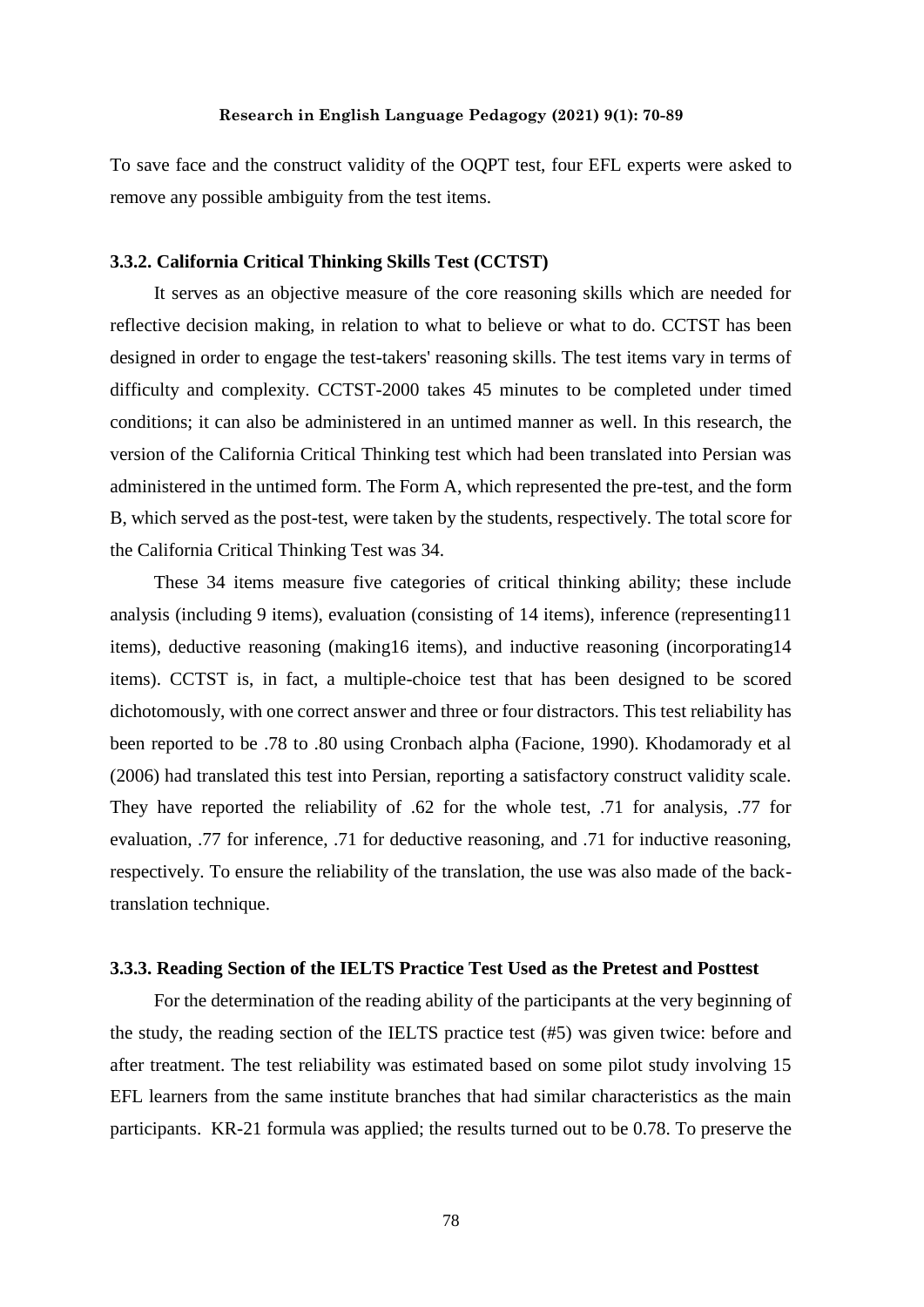face and construct validity of the above-mentioned pretest/posttest, the test items were controlled by four experts in order to disambiguate any possible item.

## **3.4. Data Collection Procedure**

Since this study research was mainly intended to find the effect that critical thinking (CT) instruction principles via argument mapping (AM) techniques can have on the CT and reading abilities of Iranian male and female EFL learners, homogeneous samples of male and female EFL learners were needed. Therefore, through the administration of OQPT and also, the reading section belonging to one of the IELTS practice tests, 60 EFL learners (30 males  $\&$  30 females) who were at the intermediate level of language proficiency were chosen to participate in the present research. Afterward, that version of the California Critical Thinking Skills Test (CCTST) which had been Persian validated was conducted to find the degree of CT in the participants before treatment. After that, for the treatment phase of the study, AM techniques were applied, as described below:

As the first step, the participants were asked to find the information existing in the passage. The key was to select the information and structure it in an appropriate manner. According to the grouping maps' Rationale, students were able to highlight information obtained from the passage and could draw maps that were colorful, as well as the existing images. Such structured and colorful maps could serve as a guide for the students in order to structure the available information in a manner that the connections existing between the main topic and its different themes or categories could be revealed.

As the second step, the participants were asked to give opinions as well as their reasons in the support of them for having their particular views. The use of the Rationale's reasoning maps could help them to substantiate their responses and to take a wide range of opinions into their account. AM uses color conventions in order to represent reasoning, with green, red, and orange representing reasons, objections and rebuttals, respectively. It also had connecting words, helping to easily understand the relationship existing between statements.

As the third step, the most important point for AM was the evidence underpinning the present claims. Basis boxes, as a feature of the Rationale, could serve as a means in order to show the basis on which some particular statement has been given. Such icons could act some kind of visual guide showing the range of studies applied and the power of the presented evidence that has been provided.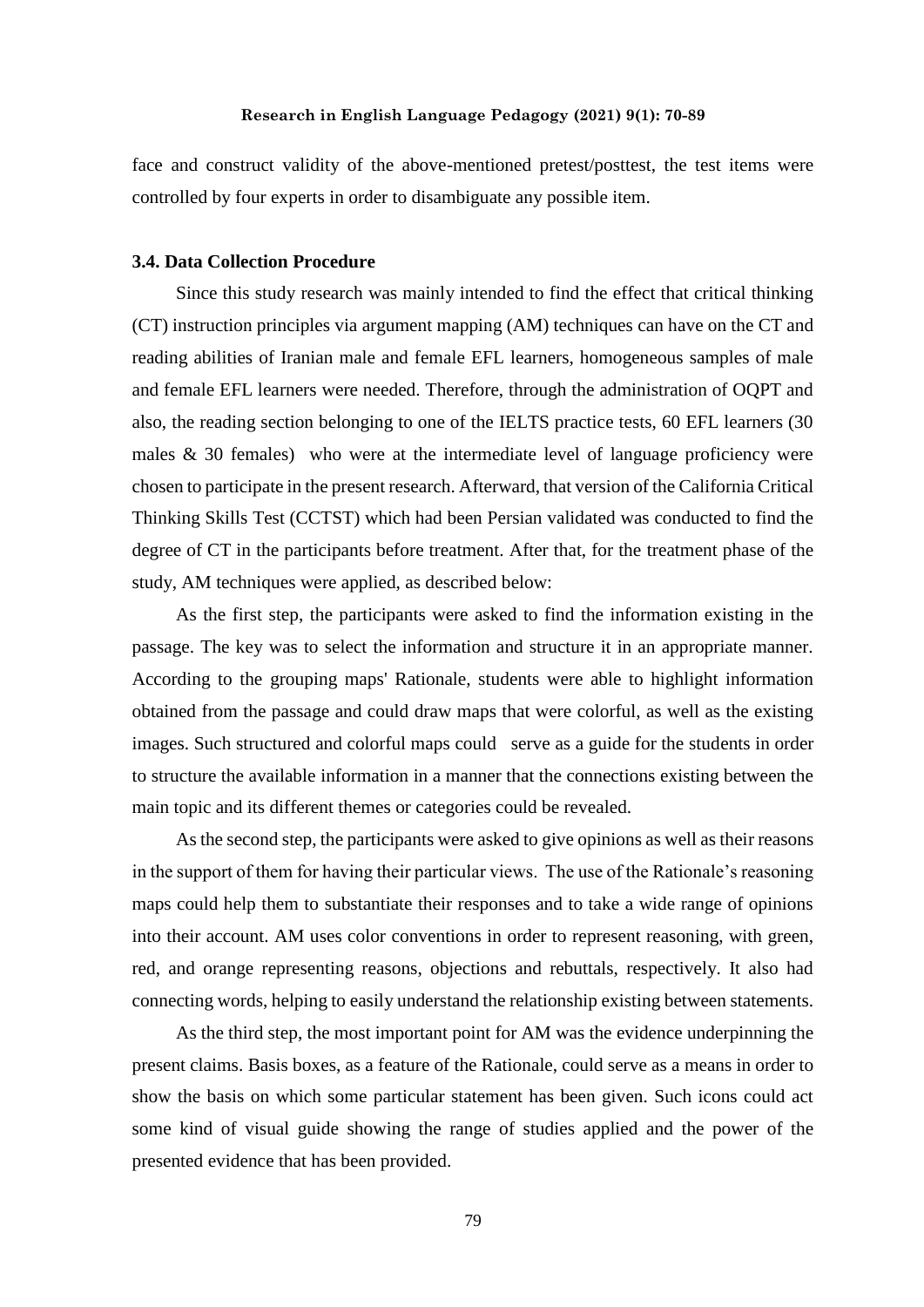As the step four, the available arguments were required for analysis. This could be a number of things like considering the argument logical structure in order to make sure about validity or well-formedness, and findings assumptions or a number of co-premises. In regard to the cases who needed high levels analysis, Rationale provided the map format of analysis in order to represent the relationships existing between the main premises as well as the copremises.

As the step five, when the arguments which were for and/or against a particular issue have been structured in a logical manner, they had to go under evaluation. The mentioned Rationale could serve as some kind if visual guide to evaluate claims and the obtained evidence; so as the color gets stronger, the argument becomes stronger too, where as icons are designated are being acceptable or claims that are rejected. During this process which involves arguments evaluation, the color as well as icons could provide some type of straightforward understanding that could lead to the representation of the possible conclusion.

As the sixth step, it is necessary to present ideas in an oral manner or in the form of writing; this was usually the distinctive feature distinguishing the good results from the average ones. The Rationale included essay and some kind of templates for letter writing which were meant to develop the skills as well as the confidence of students. Templates could provide instruction and assist the prose generation. After being exported, the result was some essay plan that is structured, having detailed instructions in order to ensure and facilitate the comprehension of the prose that is clear as well as systematic.

When the above-mentioned principles were applied, the reading sections belonging to CCTST and IELTS were administered again as the posttests. Eventually, the results were inserted into SPSS for the purpose of analysis.

#### **3.5. Data Analysis Procedure**

The analysis procedure was applied in order to describe and justify the methodologies employed to conduct the present study. More specifically, this study investigated whether argument mapping methods had any significant effects on the participants' reading ability and critical thinking skills. So, the data obtained from the pre-test and post-tests scores of the learners were fed into SPSS and such statistical tests as paired-samples *t*-test in order to explore the possible answer to the research questions posed in the study research.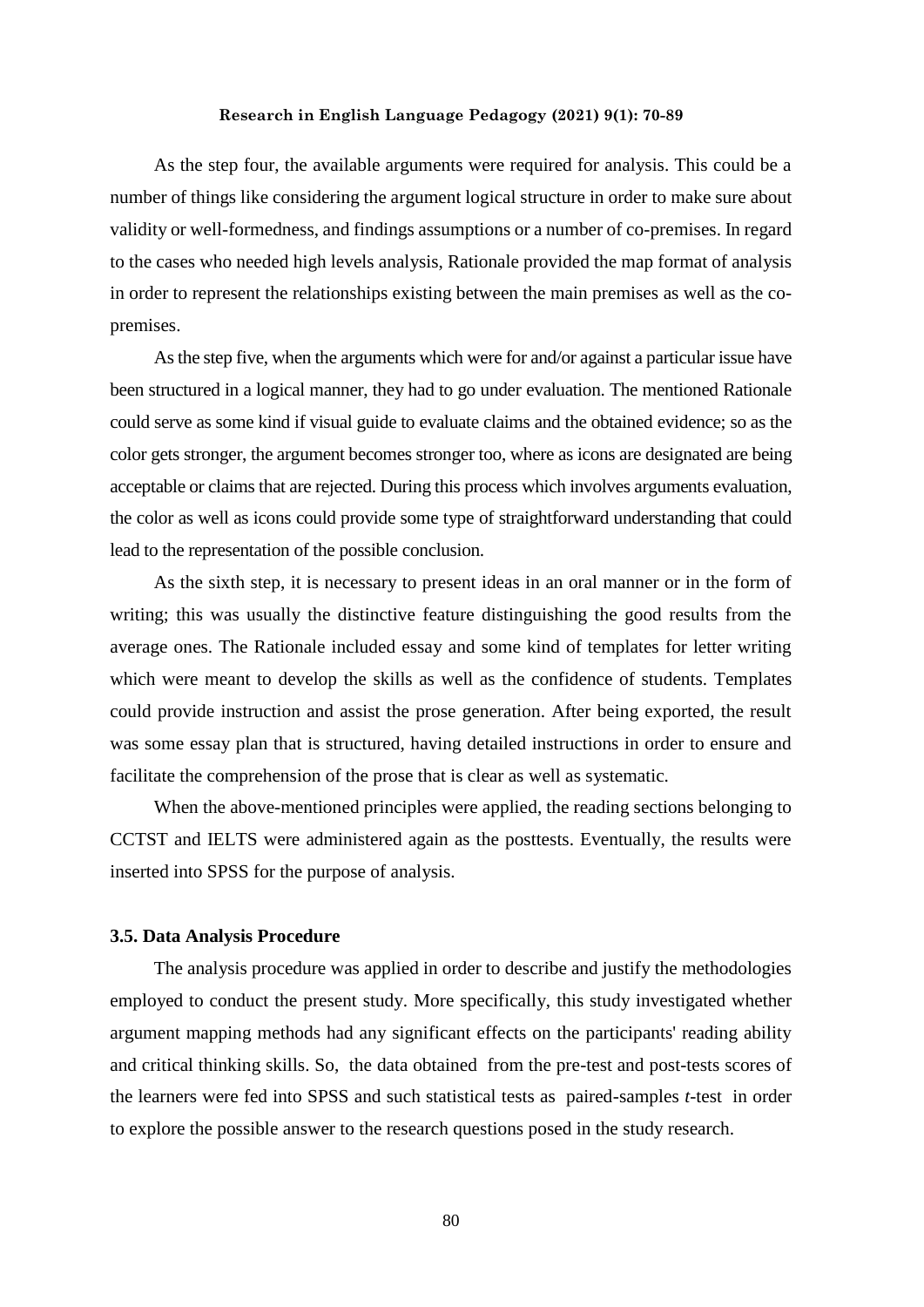# **4. Results**

The data obtained from the pretest and posttest scores of the learners' CT and reading ability were fed into SPSS and such statistical tests as paired-samples *t*-test were utilized. The statistical analysis of the available data and the obtained results can be seen below.

## **4.1. Argument Mapping and Critical Thinking**

Table 2 represents the results related to the comparison of the pretest and posttest scores of the male learners in the argument mapping group (AMG):

#### Table 2

*Results of the Paired-Samples t Test Comparing the CT Pretest and Posttest Scores of the Male Learners in the AM Group*

| <b>Tests</b>               | Mean | N  | SD.  | t       | Df | Sig. |
|----------------------------|------|----|------|---------|----|------|
| <b>Pretest Analysis</b>    | 3.03 | 30 | 1.44 | $-7.37$ | 29 | .00  |
| Posttest Analysis          | 4.03 | 30 | 1.18 |         |    |      |
| <b>Pretest Deductive</b>   | 5.13 | 30 | 1.40 | $-5.88$ | 29 | .00  |
| <b>Posttest Deductive</b>  | 6.53 | 30 | 1.40 |         |    |      |
| <b>Pretest Inference</b>   | 3.50 | 30 | 1.10 | $-5.17$ | 29 | .00  |
| <b>Posttest Inference</b>  | 4.30 | 30 | .95  |         |    |      |
| Pretest Inductive          | 4.30 | 30 | 2.05 | $-5.34$ | 29 | .00  |
| Posttest Inductive         | 5.20 | 30 | 1.86 |         |    |      |
| <b>Pretest Evaluation</b>  | 4.00 | 30 | 1.43 | $-5.28$ | 29 |      |
| <b>Posttest Evaluation</b> | 4.60 | 30 | 1.16 |         |    | .00  |

As shown, the male learners in the AM group showed improvement in terms of the five subcomponents of CT, from pretest to posttest. As a case in point, in the subscale of analysis, they received a mean score of 3.03 on the pretest, while they gained the mean score of 4.03 on the posttest. The difference existing between the pretest and posttest scores of the male learners on this subscale was, therefore, statistically significant as the *p* value under the *Sig.* column was smaller than the significance alpha level ( $p < .05$ ). This was also the case for the other subcomponents of CT; in other words, it was found that the male learners in the AM group improved significantly from the pretest to posttest in some areas including analysis, deductive reasoning, inference, inductive reasoning and evaluation. Table 3 represents a similar analysis for the female learners in the AM group: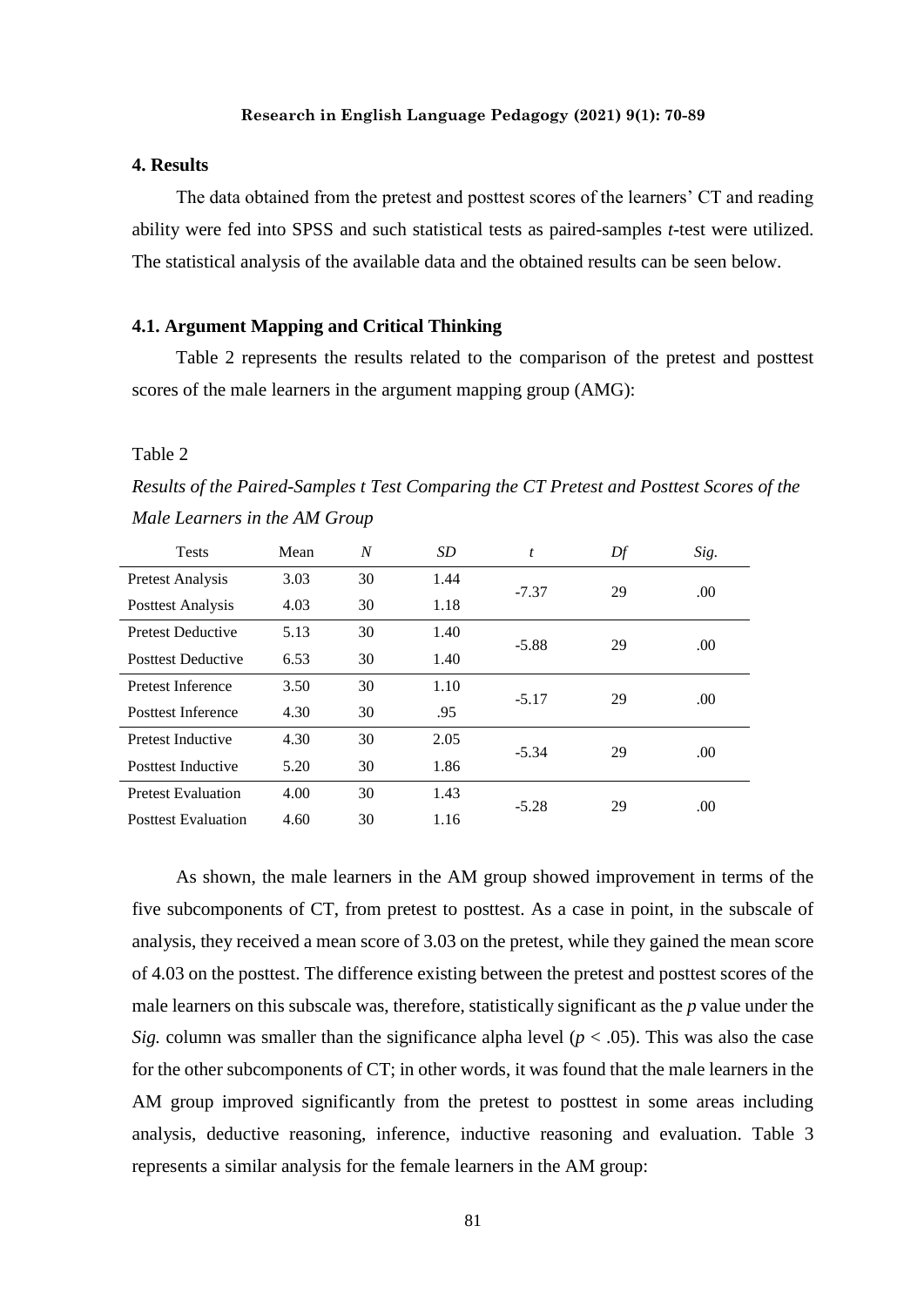# Table 3

*Results of the Paired-Samples t Test Comparing the CT Pretest and Posttest Scores of the Female Learners in the AM Group*

| <b>Tests</b>               | Mean | N  | <b>SD</b> | t       | Df | Sig. |
|----------------------------|------|----|-----------|---------|----|------|
| <b>Pretest Analysis</b>    | 3.13 | 30 | .97       |         |    |      |
| Posttest Analysis          | 4.06 | 30 | .69       | $-6.17$ | 29 | .00. |
| <b>Pretest Deductive</b>   | 5.26 | 30 | 1.20      | $-4.28$ | 29 | .00  |
| <b>Posttest Deductive</b>  | 6.53 | 30 | 1.22      |         |    |      |
| <b>Pretest Inference</b>   | 3.56 | 30 | .89       |         |    |      |
| <b>Posttest Inference</b>  | 4.23 | 30 | .72       | $-3.24$ | 29 | .00. |
| Pretest Inductive          | 4.46 | 30 | 1.30      | $-3.06$ | 29 | .00. |
| Posttest Inductive         | 5.33 | 30 | 1.37      |         |    |      |
| <b>Pretest Evaluation</b>  | 4.16 | 30 | 1.05      | $-1.36$ | 29 | .18  |
| <b>Posttest Evaluation</b> | 4.56 | 30 | 1.30      |         |    |      |

The results which were obtained for the male learners in the AM group were almost true for their female counterparts as well (except for the subscale of evaluation); this means that female learners in the AM group exhibited significant improvements from the pretest to posttest in terms of the subscales of analysis, deductive reasoning, inference, and inductive reasoning. Despite this, their improvement from the mean score of 4.16 on the pretest to the mean score of 4.56 on the posttest did not show any statistical significance.

#### **4.2. Results for Reading Comprehension**

The effects of argument mapping on the reading comprehension of the EFL learners are examined below.

Table 4 represents the results related to the comparison of the AMG male learners' pretest and posttest of reading comprehension. A similar analysis conducted for females in the AMG group is presented:

# Table 4

*Results of the Paired-Samples t Test Comparing the Reading Comprehension Pretest and Posttest Scores of the Male Learners in the AMG*

| <b>Tests</b> | Mean  | Ν  | عد     | $\mathbf{r}$<br>-           | at | $\Delta l$ <i>g</i> . |
|--------------|-------|----|--------|-----------------------------|----|-----------------------|
| Pretest      | 18.16 | 30 | T. 1 1 | <b>C</b><br>11.10<br>$\sim$ | 29 | .00                   |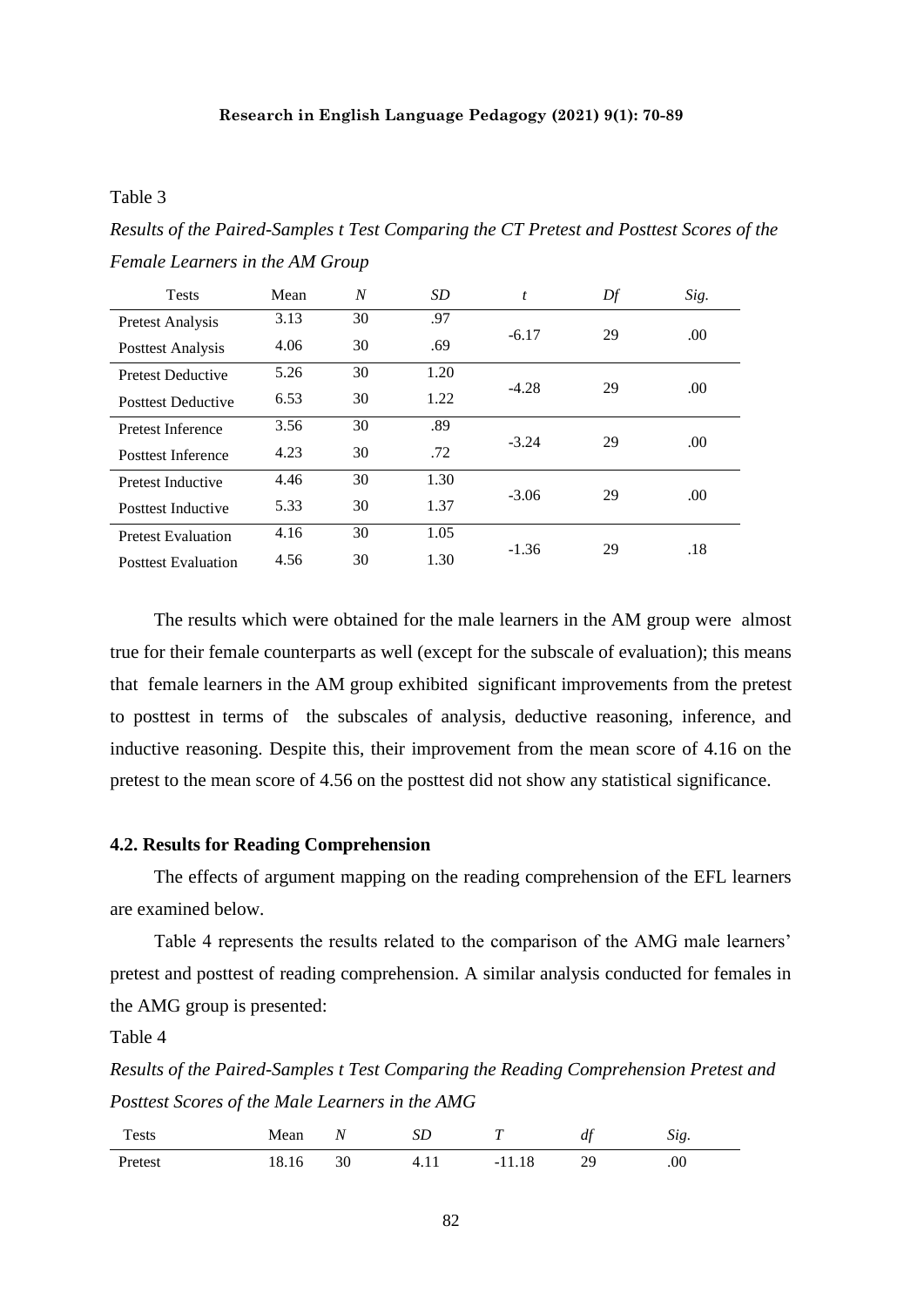| 26.10<br>Posttest |  | 1.76 |
|-------------------|--|------|
|-------------------|--|------|

The *p* value, as shown in Table 4, was found to be smaller than the significance level  $(p < .05)$ , thereby revealing that male learners in the AMG significantly progressed from pretest to the posttest of reading comprehension owing to exposure to the argument mapping intervention. The results of the female learners in the AMG can be seen in Table 5:

# Table 5

*Results of the Paired-Samples t Test Comparing the Reading Comprehension Pretest and Posttest Scores of the Female Learners in the AMG* 

| Tests    | Mean  | Ν  | SD   |          | df        | Sig. |
|----------|-------|----|------|----------|-----------|------|
| Pretest  | 18.36 | 30 | 4.08 | $-11.52$ | 29<br>.00 |      |
| Posttest | 25.93 | 30 | 2.14 |          |           |      |

Since the *p* value, as shown in Table 5, was smaller than the significance level ( $p <$ .05), the female learners in the AMG could experience significant gains from pretest to the posttest of reading comprehension since they could have exposure to argument mapping.

## **5. Discussion**

The results, therefore, demonstrated that male and female EFL learners' critical thinking ability in the argument mapping group showed significant improvement from pretest to posttest in such various areas of critical thinking as analysis, deductive reasoning, inference, inductive reasoning and evaluation.

As pinpointed by Gelder (2005), an argument map could be regarded as a graphical method used to illustrate the structure of reasoning and argumentation. He also argued that deliberately engaging students in critical thinking exercises by applying argument mapping could help them to become better critical thinkers. Planning reasoning through argument maps in language skills would assist students to monitor their reasoning, explore important issues and assumptions, and more easily clarify their insights.

Building on the words of Gelder (2013), argument mapping could be regarded a way to show the arguments logical structure in a visual manner; therefore, the learners can decompose an argument into its constituent claims; use can be made of lines, boxes, colors and location in order to indicate the relationships existing between various parts. The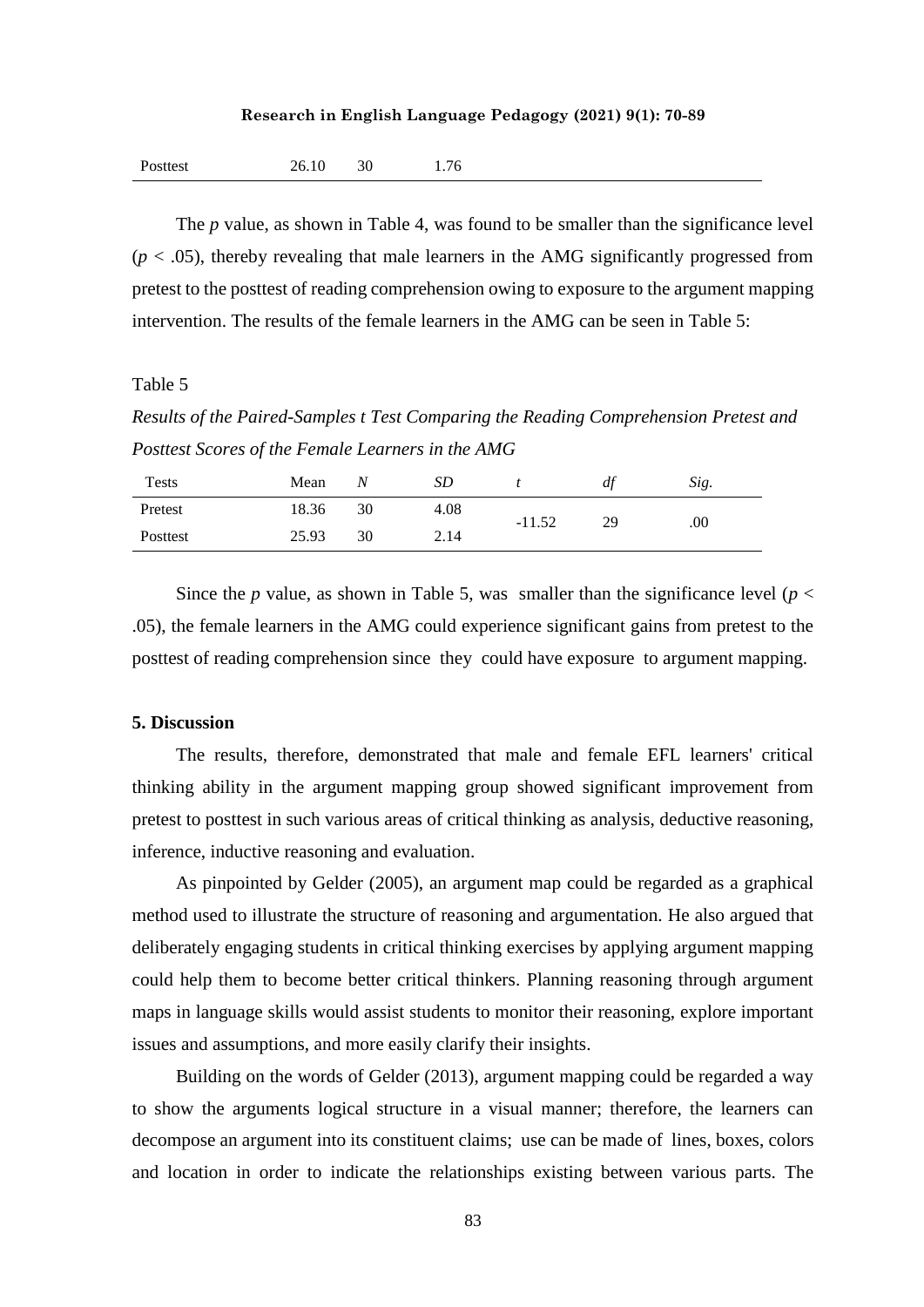obtained map makes it possible for the users to view precisely how each component of an argument can be connected to every other one. Gelder (2007) has also pointed out that this technique is necessary for advanced critical thinking. One influential advantage of this method is that users could be encouraged to give support to their responses and to take different opinions into their account; however, one major problem is that while a large number of individuals may provide opinions, they hardly give reasons to endorse their particular view. So, maps used in Rationale reasoning can help individuals to make use of the existing color conventions in order to display reasoning; green represents reasons, red stands for objections and finally, orange denotes rebuttals. Further, it employs connecting words to ensure a good understanding of the relationship existing between statements.

The findings gain support from a number of the previous investigations. For example, the study implemented by Dwyer, Hogan and Stewart (2015) can be mentioned here. That study made a comparison of the immediate post-intervention and the long-term effects of argument mapping on the critical thinking training ability of students who scores high and low on baseline critical thinking dispositions. It was revealed that the main effect of argument mapping with higher critical thinking disposition was associated with the higher rationale judgment scores at all testing times.

One other similar study was carried out by Gelder, Bissett and Cumming (2004). A special argument mapping software package was accordingly developed in order to improve the students' critical thinking ability. The obtained data revealed that students could improve their CT skills by 20%. As CT can be regarded as a kind of cognitive skill that is also generic, and it is not commonly easy to improve the individual's performance in such types of skills, this could be taken as a considerable and worthwhile improvement, thereby showing that the new approach works quite well. The results obtained in the research were also found to be in agreement with those of the research study conducted by Dwyer, Hogan, and Stewart (2012). These researchers addressed the possible impacts of some critical thinking (CT) course in the field of e-learning that had been presented through the technique of argument mapping on the CT ability measures. Accordingly, seventy-four undergraduate students majoring in psychology were assigned to two groups: an AM-infused CT e-learning course or a control group with no instruction; they were tested twice: once both before and after an 8-week intervention period in regard to the participants' CT ability by conducting the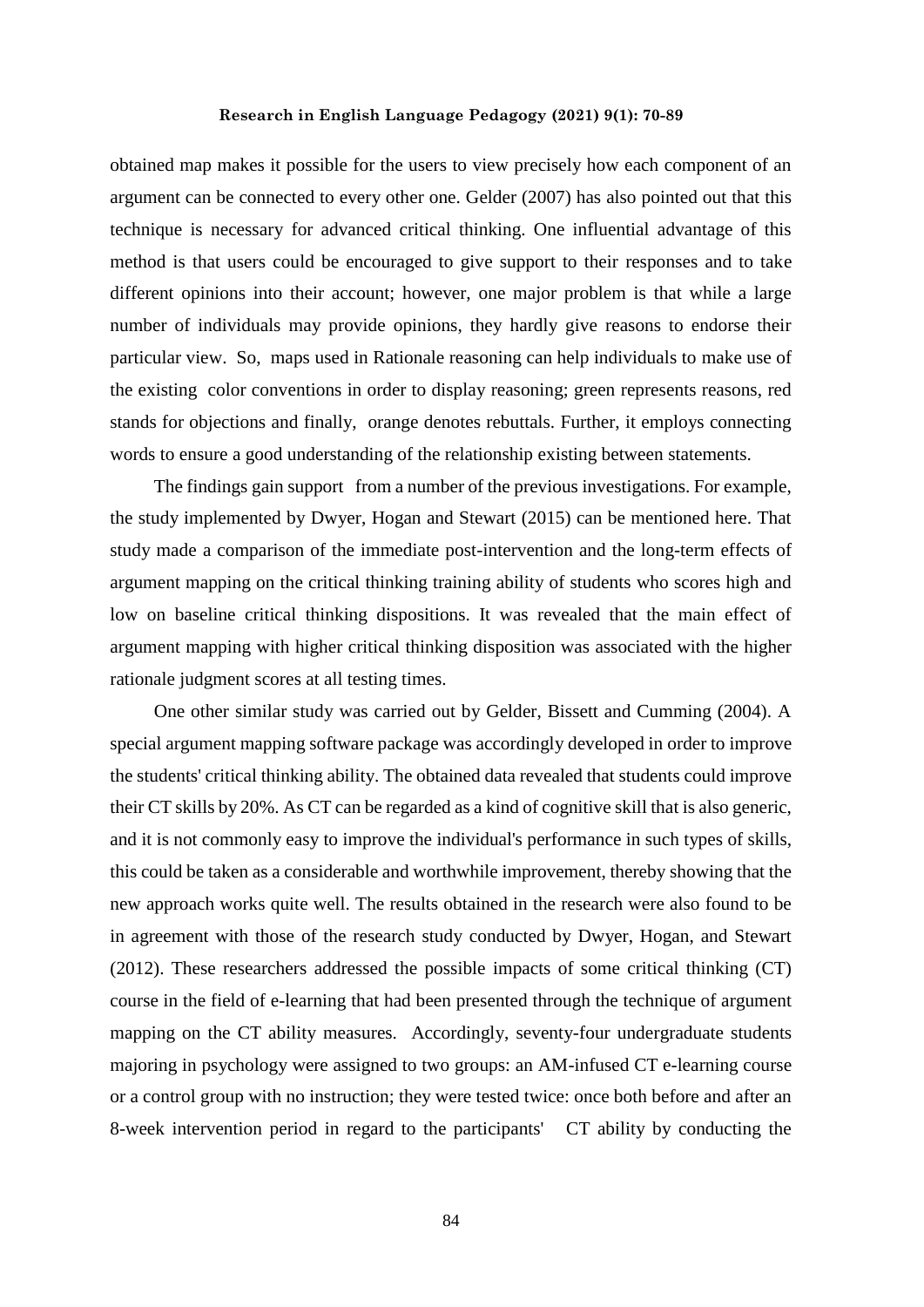Halpern Critical Thinking Assessment. The results indicated that participation in the CT course remarkably boosted the overall ability in terms of CT.

There are many other relevant studies such as Elsegood (2007) and Eftekhari, Sotoudehnama, Marandi (2016), which addressed impact of argument mapping on the individuals' critical thinking; the results were in line with those obtained in the current research. Therefore, it could be argued that argument mapping, owing to its beneficial techniques, could have a positive impact on the EFL learners' critical thinking ability.

The relationship existing between critical thinking and reading skill has been well substantiated in the literature. For instance, Norris and Phillips (1987) highlighted that reading is more than only uttering what you see on the page; it is, in fact, thinking. According to Beck (1989), "there is no reading without reasoning" (p. 677). In addition, there are some researchers and scholars recognizing that reading involves thinking; we can, for example, refer to Ruggiero (1984). He has indicated that reading is reasoning. Yu-hui, Li-rong, and Yue (2010) have also stated that reading involves a thinking process intended to construct meaning.

Comprehension itself has been viewed as a critical thinking process. For example, according to a schema theory description of reading, we can look at a critical thinking act (Aloaili, 2005; Anderson & Pearson, 1984; Collins, Brown, & Larkin, 1980; Norris & Phillips, 1987; Rumelhart, 1980). Lewis (1991) has, for instance, argued that considering reading as a critical thinking act gains more credit when some of the components of the reading process are considered as automatic and necessary (such automatic processes as word identification, derivation of meaning for most words, and assignment of importance), but not sufficient to construct text understanding.

Despite this, it is not much argued that a learner should be proficient at every skill in order to be regarded as having critical thinking (CT) ability. There is the unanimity that (e.g.,Yu-hui, Li-rong& Yue, 2010) the inclusion of analysis, evaluation and inference is central to critical thinking. So, interpretation, explanation and self-regulation are also central to CT. The experts do not consider CT some kind of knowledge that should be transferred to students as a school subject along with others. Like reading and writing, CT has applications in all areas of life and learning. Further, similar to reading and writing, CT instruction can be realized in curricula which are rich with discipline-specific information or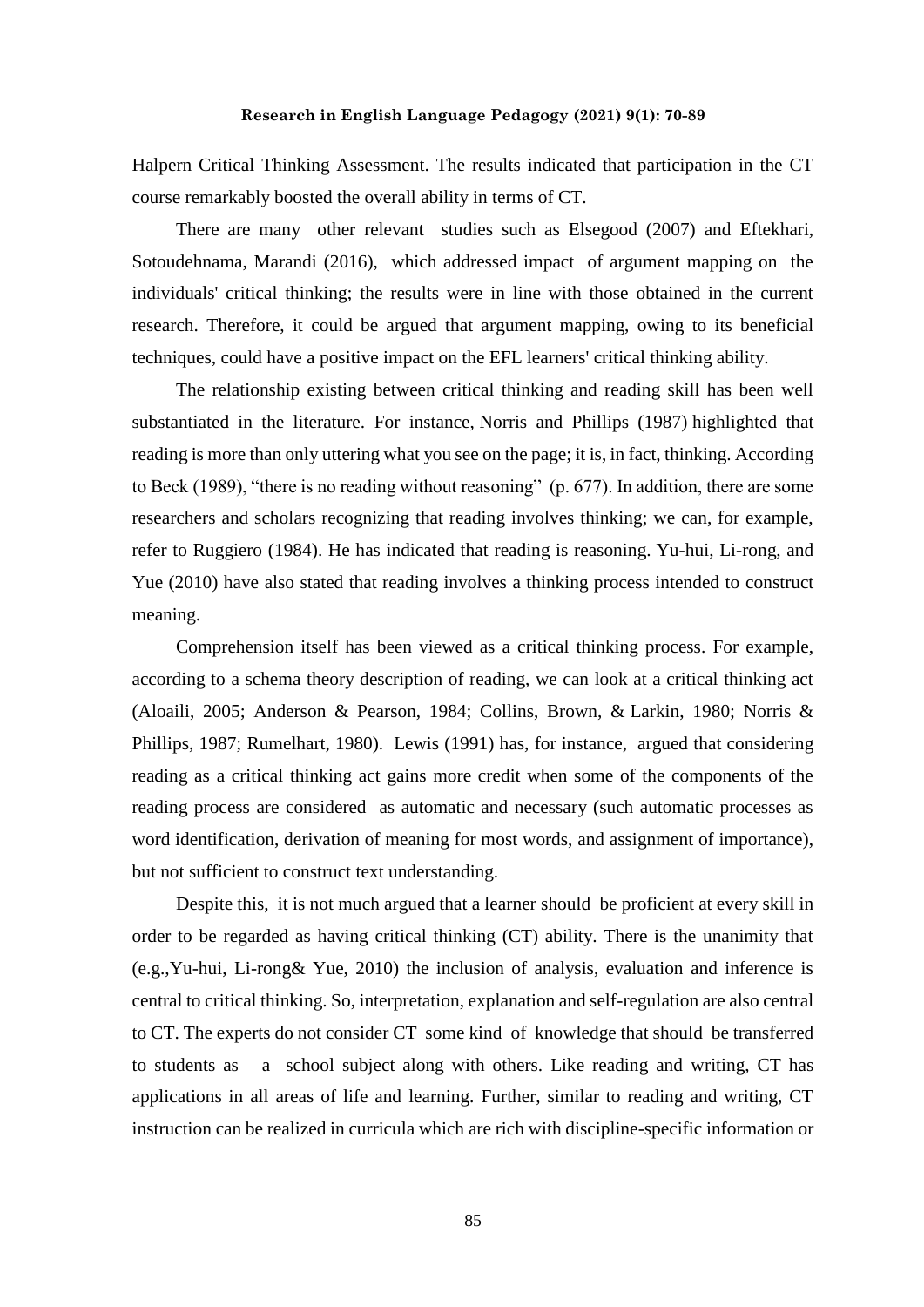in those relying on the events occurring in everyday life as the basis for developing one's CT.

The results were also in line with many prior studies reported in the literature on argument mapping. As a example, Malmir and Khosravi (2018) addressed the effect of some instruction based on argument mapping on the Iranian EFL learners writing development. The results showed that the strategies used in argument mapping could have a significant impact on improving the individuals writing ability and participants' writing as far as grammar, coherence, cohesion, and task achievement were concerned.

Dwyer, Hogan, and Stewart (2012) also addressed the effects of argument mapping on the students' memory and comprehension performance. Accordingly, three experiments compared argument map reading and construction with hierarchical outlining, text summarization, and text reading as the learning methods by probing the subsequent memory and comprehension performance. The obtained results indicated that argument map reading and construction remarkably improved the subsequent immediate recall for arguments, in both passive and active learning settings. These findings also highlight the point that AM could serve as a useful learning and teaching methodology, particularly when it is compared with standard text-based learning.

# **6. Conclusion**

To address the research questions posed in the present study, some paired-samples *t* tests were conducted on the participants critical thinking as well as reading comprehension a number of Iranian male as well as female EFL learners in some pretests and posttests. Based on the statistical analysis performed, we could show the positive effects of the technique of argument mapping on the ability of critical thinking as well as the reading comprehension of those who were addressed in this research. This positive effect could be related to the advantages associated with the particular instruction of this technique, namely, the argument mapping technique.

Among the positive aspects of this technique, one can mention the schematic representation of the argument structure, which includes any possible type of argumentative activity, like reasoning, inferences, debates and cases. Based on this technique, the logical structure of arguments can be represented in a visual manner. The argument can be decomposed its constituent claims, using lines, boxes, colors and location in order to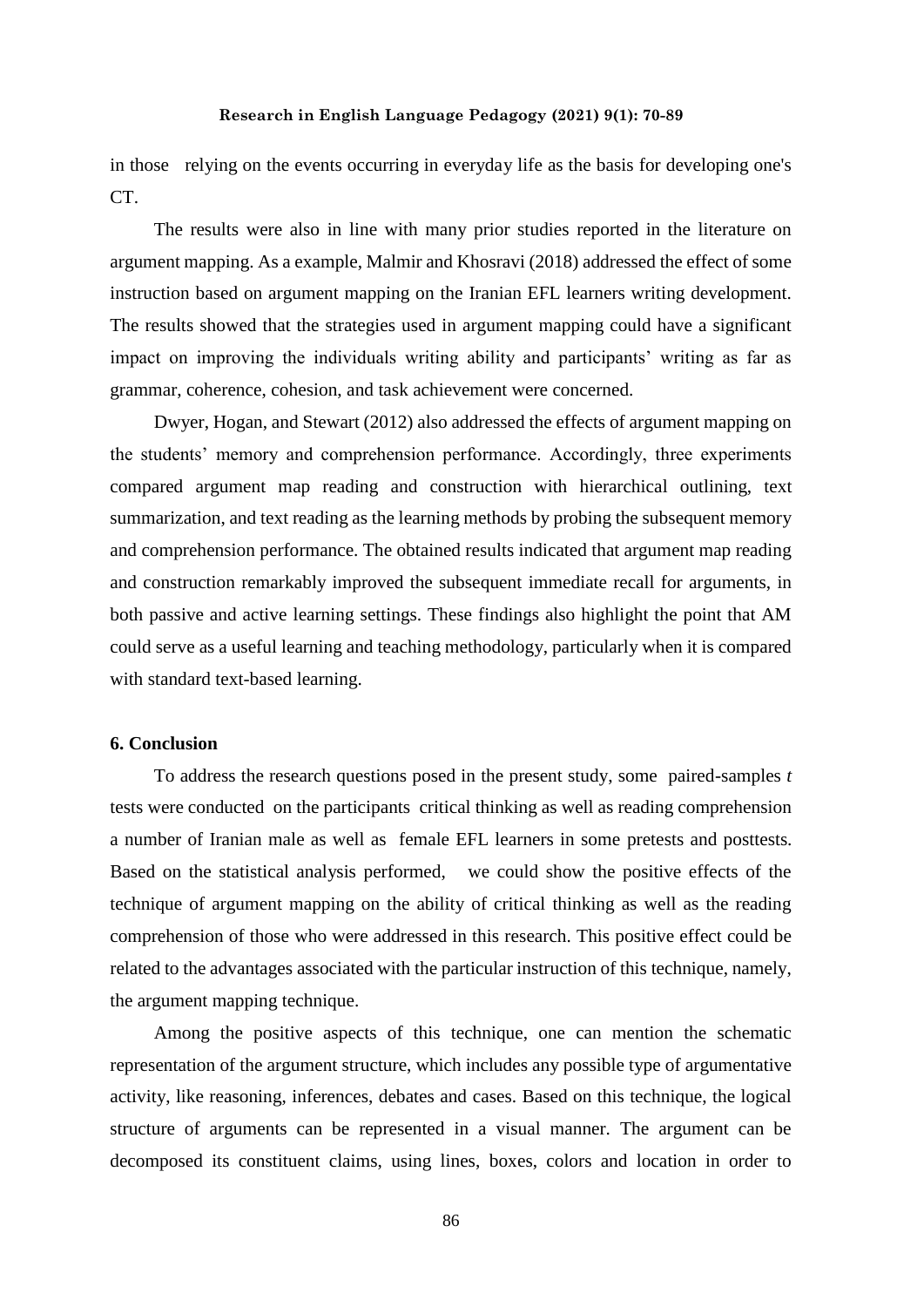represent the interconnections existing between different parts. The resulting map could show how different parts of an argument are related to each other one. Six steps are involved in representing the information via the argument maps, facilitating the learner's critical thinking ability. These include organizing information, structuring the reasoning, considering the available evidence, identifying the existing assumptions, evaluating the presented arguments, and communicating the plausible conclusions.

As stated by Gelder (2007) by employing argument maps, students should have no problem in information location. The key point is to select the information and structure in an appropriate manner. By using the grouping maps in the rationale, students are able to highlight the existing information, as obtained from the concerned passage, and make colorful maps as well as images. Such maps can encourage individuals to provide evidence in the support of their responses, in addition to considering different opinions. It utilizes color conventions in order to exhibit reasoning; green represents reasons, red indicates objections and orange reflects rebuttals. Basis boxes of the rationale can serve as a tool to probe the basis on which a statement has been given. The icons could act some kind of visual guide to show the research works and the strength of the proof that has been provided. For those individuals who needs analysis higher levels, such a kind of rationale can provide the analysis map format in order to represent the relationships existing between the main premises as well as the existing co-premises. Rationale also serves as a kind of visual guide to evaluate claims and the available evidence; so, when the color gets stronger, the argument becomes stronger, while icons are designated as being acceptable and/ or rejected claims. Therefore, it is necessary to present ideas in an oral manner or in the form of writing; very often, it serves as a distinctive feature distinguishing good results from the average ones. This could be realized in the final step, which is the communication of the obtained information.

### **References**

Bagheri, F. (2015). The relationship between critical thinking and language learning strategies of EFL learners. *Journal of Language Teaching and Research*, *6* (5), 969-975.

Beck, I., L. (1989). Reading and reasoning. *The Reading Teacher, 42*, 676–682.

Aloaili, A.S. (2005). Arabic teachers' beliefs and practices in Riyadh city in relation to constructivism. *The Educational Journal, 76*, 253–310.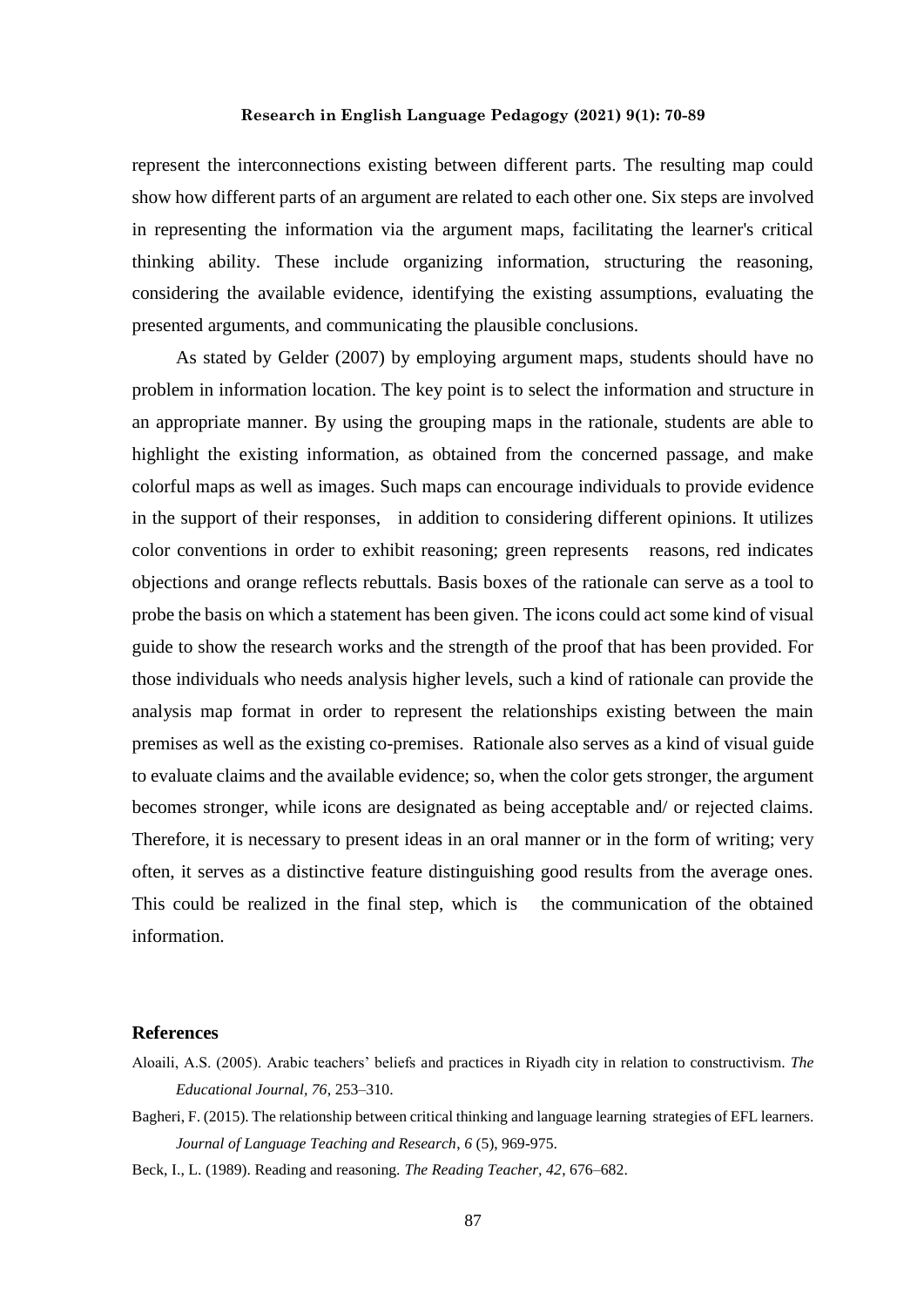- Dwyer, C. P., Hogan, M. J., & Stewart, I., (2012). An examination of the effects of argument mapping on students' memory and comprehension performance. *Thinking Skills and Creativity*, *8*(1), 11–24.
- Dwyer, C.P., Hogan, M., and Stewart, I. (2015). The effects of argument mapping-infused critical thinking instruction on reflective judgment performance. *Thinking Skills and Creativity Journal, 16,* 11-26.
- Dwyer, C. P., Hogan, M. J., & Stewart, I. (2014). An integrated critical thinking framework for the 21st century. *Thinking Skills and Creativity, 12*, 43-52.
- Elder, L., & Paul, R. (2003). Critical thinking: Teaching students how to study and learn (Part IV). *Journal of Developmental Education, 2 7* (1), 36-37.
- Elder, L., & Paul, R. (2004). Critical thinking... and the art of close reading (part IV). *Journal of Developmental Education, 28*(2), 36-37.
- Ennis, R., H. (1996). *Critical thinking*. Upper Saddle River, NJ: Prentice Hall.
- Facione, P. A. (2011). *Measured Reasons and Critical Thinking*. Lillbrae, CA: The California Academic Press.
- Fahim, M., &Ahmadian, M. (2012). Critical Thinking and Iranian EFL Context. *Journal of Language Teaching and Research,3*(4), 793-800.
- Gelder, T. V. (2005). Teaching critical thinking: some lessons from cognitive science*. College Teaching, 53*(1), 41-48.
- Gelder, T. V. (2007).The Rationale for Rationale ™. *Law, Probability and Risk, 6*, 23–42.
- Gelder, T. V. (2013). "*Argument Mapping."* In Encyclopedia of the Mind, edited by H. Pashler. Thousand Oaks, CA: Sage.
- Griffith, P.L. &Ruan, J. (2005). *What is metacognition and what should be its role in literacy instruction? Metacognition in Literacy learning*. New Jersey: Lawrence Erlbaum Associates.
- Grabe, W. (2010). *How reading works: Comprehension process. Reading in a second language.* New York: Cambridge University Press.
- Hashemi, M. R., &Ghanizadeh, A. (2012). Critical discourse analysis and critical thinking: An experimental study in an EFL context. *System, 40* (1), 37-47.
- Kamali, Z., &Fahim, M. (2011). The relationship between critical thinking ability of Iranian EFL learners and their resilience level facing unfamiliar vocabulary items in reading*. Journal of Language Teaching and Research, 2* (1), 104-111.
- Khorasani, M. M., &Farimani, M. A. (2010). The Analysis of critical thinking in Fariman's teachers and factors influencing it. *Journal of Social Science of Ferdowsi University*, *6* (1), 197-230.200.
- Malmir, A., &Shoorcheh, S. (2012). An investigation of the impact of teaching critical thinking on the Iranian EFL learners' speaking skill. *Journal of Language Teaching and Research*, *3*(4), 608-617.
- Malmir, A., and Khosravi, F. (2018). The Effect of Argument Mapping Instruction on L2 Writing Achievement across Writing Tasks and Writing Components: A Case of Iranian EFL Learners. *Applied Research on English Language, 7* (4),425-450.
- Nikoopour, J., AminiFarsani, M., &Nasiri, M. (2011). On the relationship between critical thinking and language learning strategies among Iranian EFL learners. *Journal of Technology & Education*, *5*(3), 195-205.
- Norris, S., & Ennis, R. (1987). *Evaluating critical thinking*. Pacific Grove, CA: Thinking Press & Software.